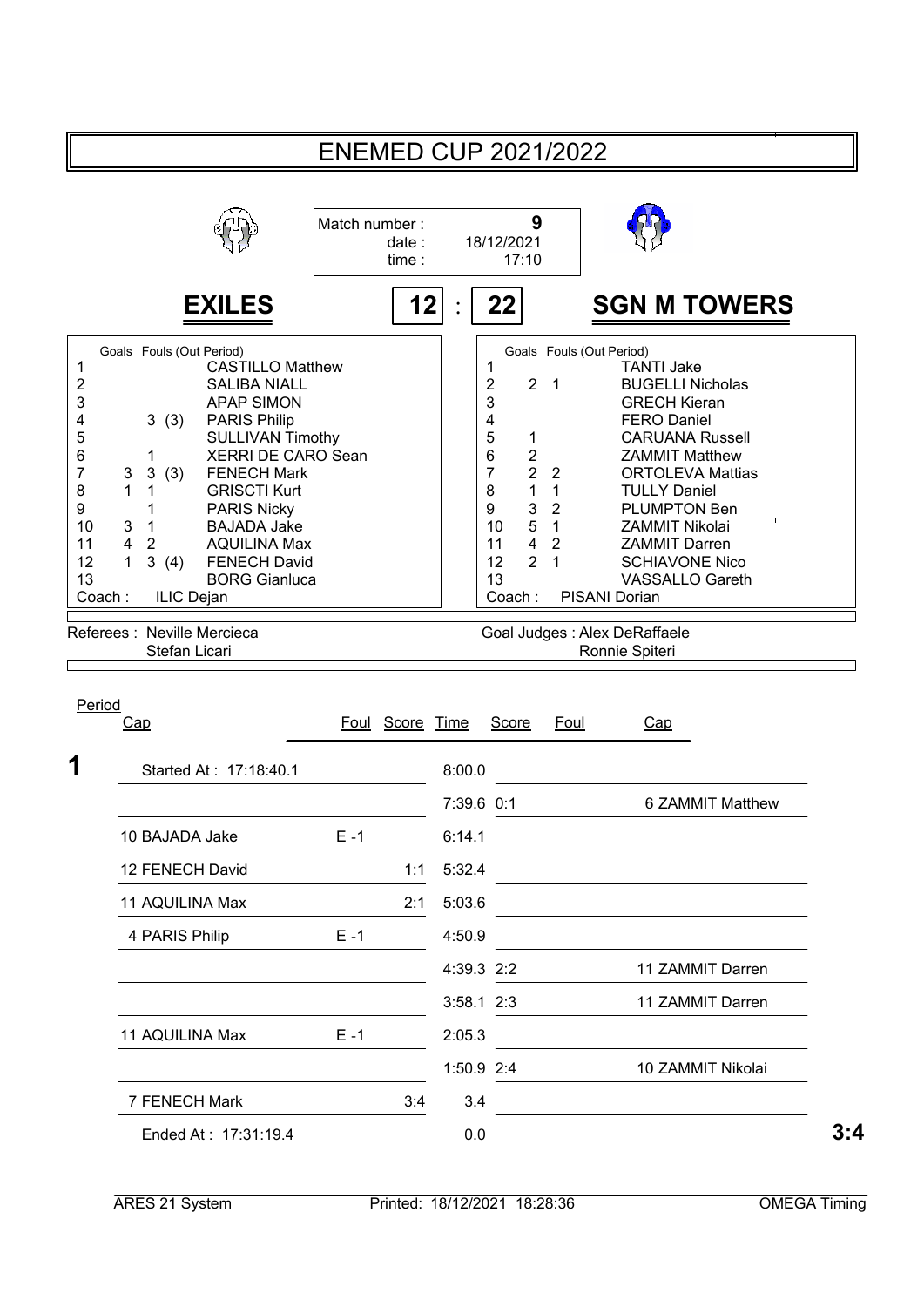| Period<br>Cap          |         | Foul Score Time |              | Score       | <u>Foul</u> | Cap                |
|------------------------|---------|-----------------|--------------|-------------|-------------|--------------------|
| Started At: 17:34:01.6 |         |                 | 8:00.0       |             |             |                    |
| 10 BAJADA Jake         |         | 4:4             | 7:38.5       |             |             |                    |
| 14 GIALANZE Luke       | $E - 1$ |                 | 7:20.1       |             |             |                    |
|                        |         |                 | 6:57.3 4:5   |             |             | 9 PLUMPTON Ben     |
|                        |         |                 | 6:45.8       |             | $E - 1$     | 10 ZAMMIT Nikolai  |
| 7 FENECH Mark          | $E - 1$ |                 | 5:14.5       |             |             |                    |
|                        |         |                 | 4:57.9 4:6   |             |             | 7 ORTOLEVA Mattias |
|                        |         |                 | 4:43.9       |             | $E - 1$     | 7 ORTOLEVA Mattias |
| 10 BAJADA Jake         |         | 5:6             | 4:42.8       |             |             |                    |
|                        |         |                 | 4:05.4       |             | $E - 1$     | 9 PLUMPTON Ben     |
| 11 AQUILINA Max        |         | 6:6             | 3:54.5       |             |             |                    |
| 4 PARIS Philip         | $E - 2$ |                 | 3:36.0       |             |             |                    |
| 7 FENECH Mark          | $E - 2$ |                 | 3:07.4       |             |             |                    |
|                        |         |                 | $2:14.1$ 6:7 |             |             | 9 PLUMPTON Ben     |
| 8 GRISCTI Kurt         | $E - 1$ |                 | 1:48.4       |             |             |                    |
|                        |         |                 | 1:43.7 6:8   |             |             | 9 PLUMPTON Ben     |
|                        |         |                 | 1:02.6 6:9   |             |             | 8 TULLY Daniel     |
|                        |         |                 |              | 28.6 6:10   |             | 2 BUGELLI Nicholas |
| Ended At: 17:48:47.2   |         |                 | 0.0          |             |             |                    |
| Started At: 17:52:34.3 |         |                 | 8:00.0       |             |             |                    |
| 11 AQUILINA Max        | $E - 2$ |                 | 7:15.7       |             |             |                    |
|                        |         |                 | 7:01.7 6:11  |             |             | 10 ZAMMIT Nikolai  |
|                        |         |                 | 6:38.9       |             | $E - 1$     | 11 ZAMMIT Darren   |
| 7 FENECH Mark          |         | 7:11            | 6:29.4       |             |             |                    |
| 12 FENECH David        | $P - 1$ |                 | 6:14.1       |             |             |                    |
|                        |         |                 |              | 6:14.1 7:12 |             | 10 ZAMMIT Nikolai  |
| 10 BAJADA Jake         |         | 8:12            | 5:52.4       |             |             |                    |
| 12 FENECH David        | $P - 2$ |                 | 5:35.9       |             |             |                    |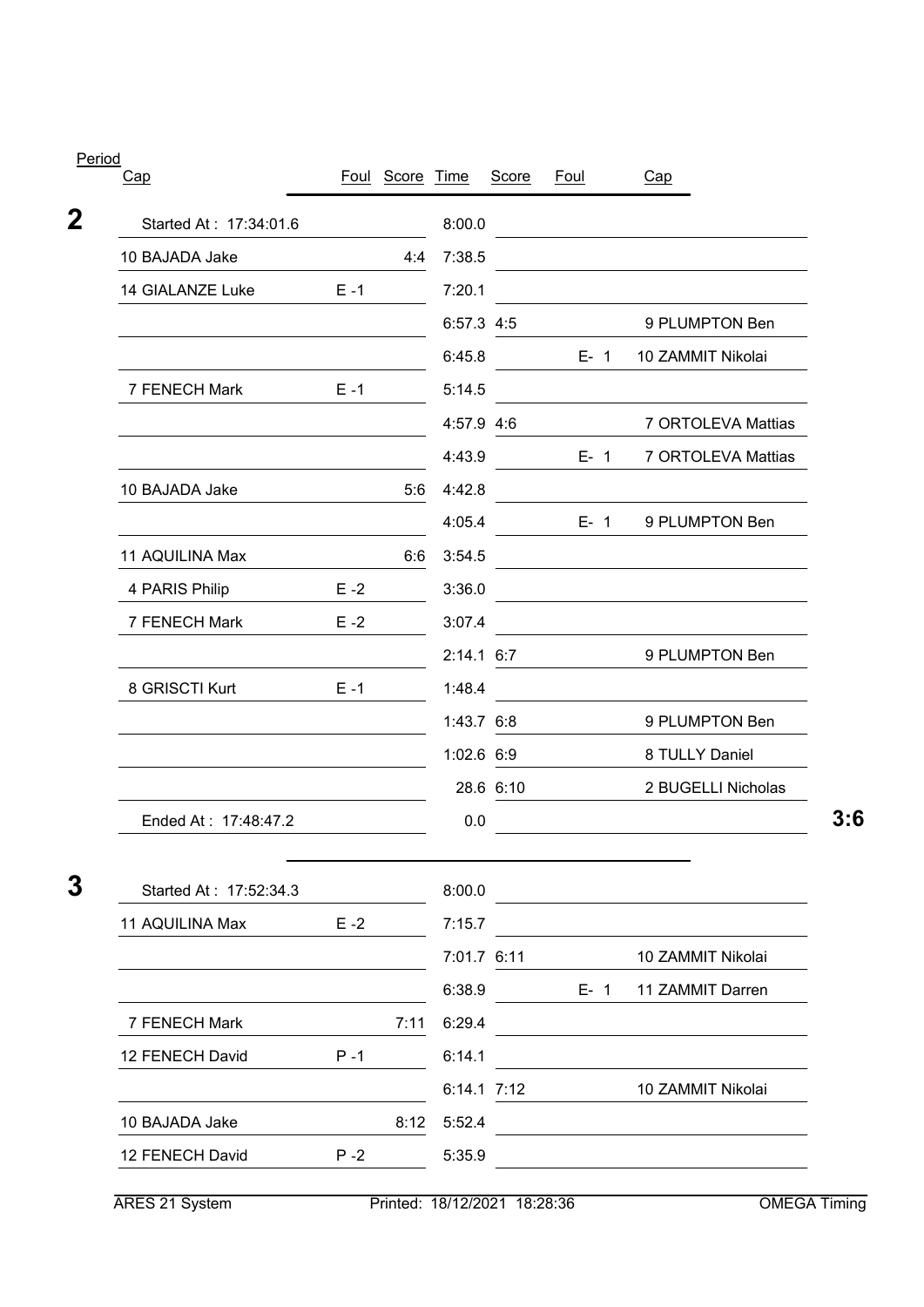| Cap                    |         | Foul Score Time |                  | Score          | <u>Foul</u> | Cap                 |
|------------------------|---------|-----------------|------------------|----------------|-------------|---------------------|
|                        |         |                 | 5:35.9 8:13      |                |             | 10 ZAMMIT Nikolai   |
|                        |         |                 | 5:10.3           |                | $P - 2$     | 9 PLUMPTON Ben      |
| 7 FENECH Mark          |         | 9:13            | 5:10.3           |                |             |                     |
| 7 FENECH Mark          | $E - 3$ |                 | 4:59.8           |                |             |                     |
|                        |         |                 | 4:46.9 9:14      |                |             | 2 BUGELLI Nicholas  |
| 8 GRISCTI Kurt         |         | 10:14           | 4:20.6           |                |             |                     |
|                        |         |                 |                  | 2:36.6 10:15   |             | 7 ORTOLEVA Mattias  |
| 4 PARIS Philip         | $E - 3$ |                 | 1:59.3           |                |             |                     |
|                        |         |                 |                  | 1:54.2 10:16   |             | 12 SCHIAVONE Nico   |
|                        |         |                 |                  | 22.2 10:17     |             | 5 CARUANA Russell   |
|                        |         |                 | 5.2              |                | $E - 1$     | 12 SCHIAVONE Nico   |
| Ended At: 18:08:53.9   |         |                 | 0.0              |                |             |                     |
| 11 AQUILINA Max        |         | 11:17           | 5:56.9           |                |             |                     |
| Started At: 18:11:26.9 |         |                 | 8:00.0<br>7:10.9 |                | $E - 2$     | 11 ZAMMIT Darren    |
| 12 FENECH David        | $P - 3$ |                 | 5:56.9           |                |             |                     |
|                        |         |                 |                  | 5:56.9 11:18   |             | 10 ZAMMIT Nikolai   |
|                        |         |                 | 5:44.0           |                | $E - 1$     | 2 BUGELLI Nicholas  |
| 9 PARIS Nicky          | $E - 1$ |                 | 4:40.6           |                |             |                     |
|                        |         |                 |                  | 4:29.8 11:19   |             | 11 ZAMMIT Darren    |
|                        |         |                 | 4:14.5           |                |             | P- 1 8 TULLY Daniel |
| 11 AQUILINA Max        |         | 12:19           | 4:14.5           |                |             |                     |
|                        |         |                 |                  | 3:38.1 TIMEOUT |             |                     |
| 6 XERRI DE CARO Sean   | $E - 1$ |                 | 3:31.6           | 3:24.8 12:20   |             | 6 ZAMMIT Matthew    |
| 14 GIALANZE Luke       | $P - 2$ |                 | 2:39.0           |                |             |                     |
|                        |         |                 |                  |                |             |                     |
|                        |         |                 |                  | 2:39.0 12:21   |             | 12 SCHIAVONE Nico   |